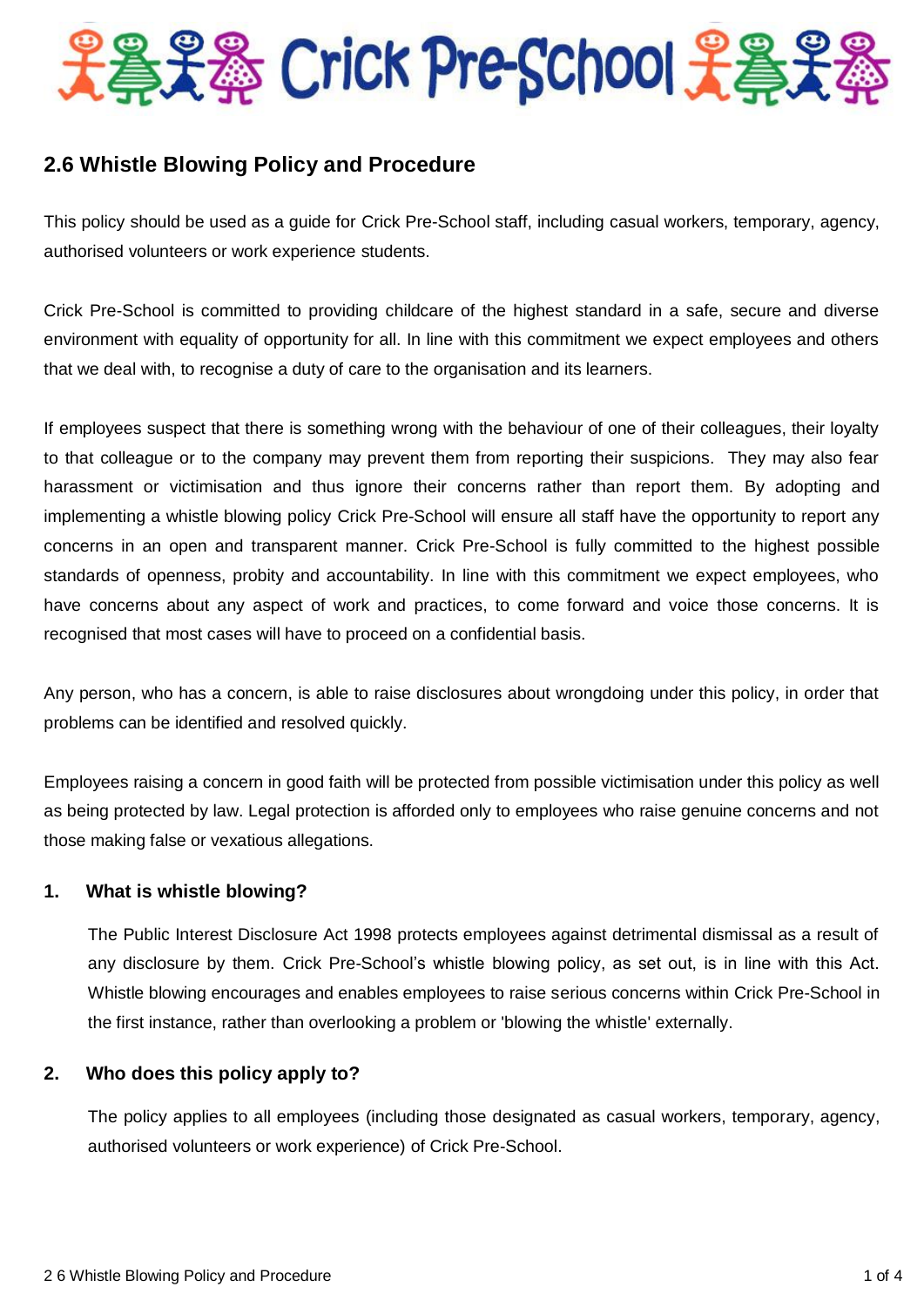

#### **3. The aim of the policy**

- To provide avenues for you to raise concerns in confidence and receive feedback on any action taken.
- To ensure that you receive a response to your concerns and that you are aware of how to pursue them if you are not satisfied.
- To reassure you that you will be protected from possible reprisal or victimisation, if you have made a disclosure in good faith.

### **4. What types of concern are covered?**

A disclosure will qualify for protection if the concern raised relates to unlawful conduct. Specific examples include, but are not limited to:

- The breach of a legal obligation
- A miscarriage of justice
- Sexual or physical abuse
- Conduct which is an offence or a breach of law e.g. possession of drugs
- Health and safety risks, including risks to the public as well as other employees
- Working under the influence of alcohol or drugs in the workplace
- Fraud and corruption.
- Damage to the environment
- Information relating to any of the above is being deliberately concealed or attempts are being made to conceal the same

There are existing procedures in place to enable you to lodge a grievance relating to your own employment (2.4 Grievances policy and procedures). The whistle-blowing policy is intended to cover major concerns that fall outside the scope of other procedures. For any issues involving child protection, this whistle blowing policy should be followed alongside 1.2 Safeguarding Children and Child Protection.

## **5. How to report a concern**

Initially, you should raise any concern either verbally or in writing with the Pre-School Manager. This may depend, however, on the seriousness and sensitivity of the issues involved and who is suspected of the malpractice. For example, if you believe the Pre-School Manager is involved you should approach the Committee Chairperson, at the earliest opportunity. Contact details of all committee members are shared electronically with all staff as well as on the notice board in the office at the setting.

If your concern is with the Management Committee, it may be necessary to seek external advice or report a concern to another agency. Free, confidential advice can be obtained from the independent whistle blowing charity Public Concern at Work; it can help you to decide whether and/or how to raise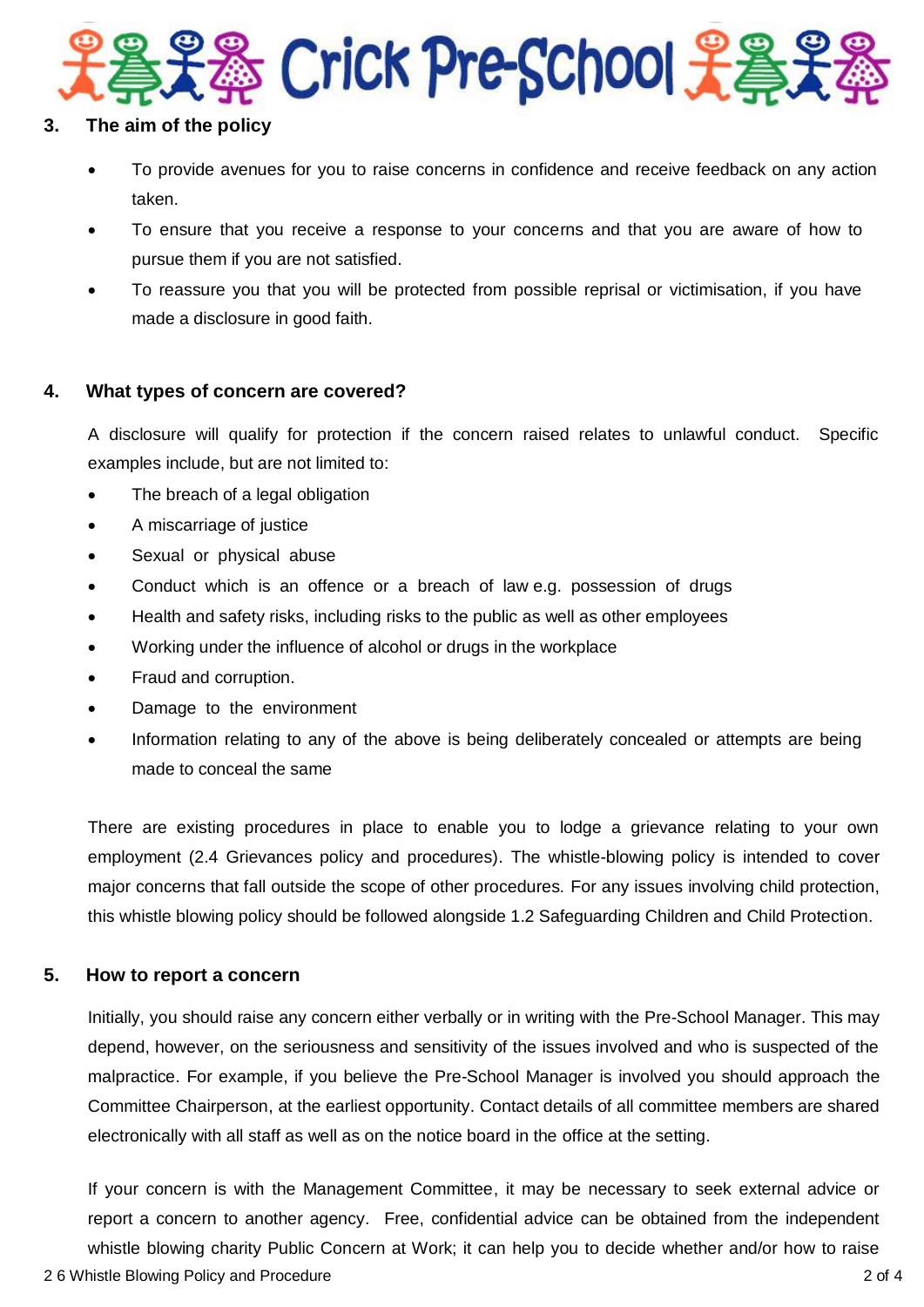

your concern. You can call on 020 7404 6609 or email *whistle@pcaw.org.uk*. For further information, go to the Public Concern at Work website [\(www.pcaw.org.uk\)](http://www.pcaw.org.uk/) which includes guidance on whistle blowing legislation. Other agencies can include Northamptonshire County Council, National Day Nurseries Association (NDNA), Citizens Advice Bureau or the Police. However, it is worth reiterating that Crick Pre-School should be given the opportunity to conduct an internal investigation and resolve any concern prior to external involvement.

## **6. Safeguards and victimisation**

Crick Pre-School recognise that the decision to report a concern can be a difficult one to make. Employees raising legitimate concerns have nothing to fear as you will be doing your duty to your employer and those for whom you provide a service. Crick Pre-School will not tolerate any harassment or victimisation (including informal pressures) and will take appropriate action to protect you when you raise a concern in good faith.

### **7. Confidentiality**

All concerns will be treated in confidence and every effort will be made not to reveal your identity if you so wish. At the appropriate time, however, you may need to come forward as a witness if the serious concern results in external force involvement.

This policy encourages you, however, to put your name to your concern whenever possible. Please note that:

- Staff must disclose the information in good faith.
- Staff must believe it to be substantially true.
- Staff must not act maliciously or make false allegations.
- Staff must not seek any personal gain.

This policy was adopted at a meeting of Crick Pre-School Held on Last reviewed Date to be reviewed December 2022

Signed on behalf of the management committee

12<sup>th</sup> December 2018 8 th December 2021

Name of signatory and the Clare Thompson Role of signatory (e.g. chair/owner) Chair

2 6 Whistle Blowing Policy and Procedure 3 of 4